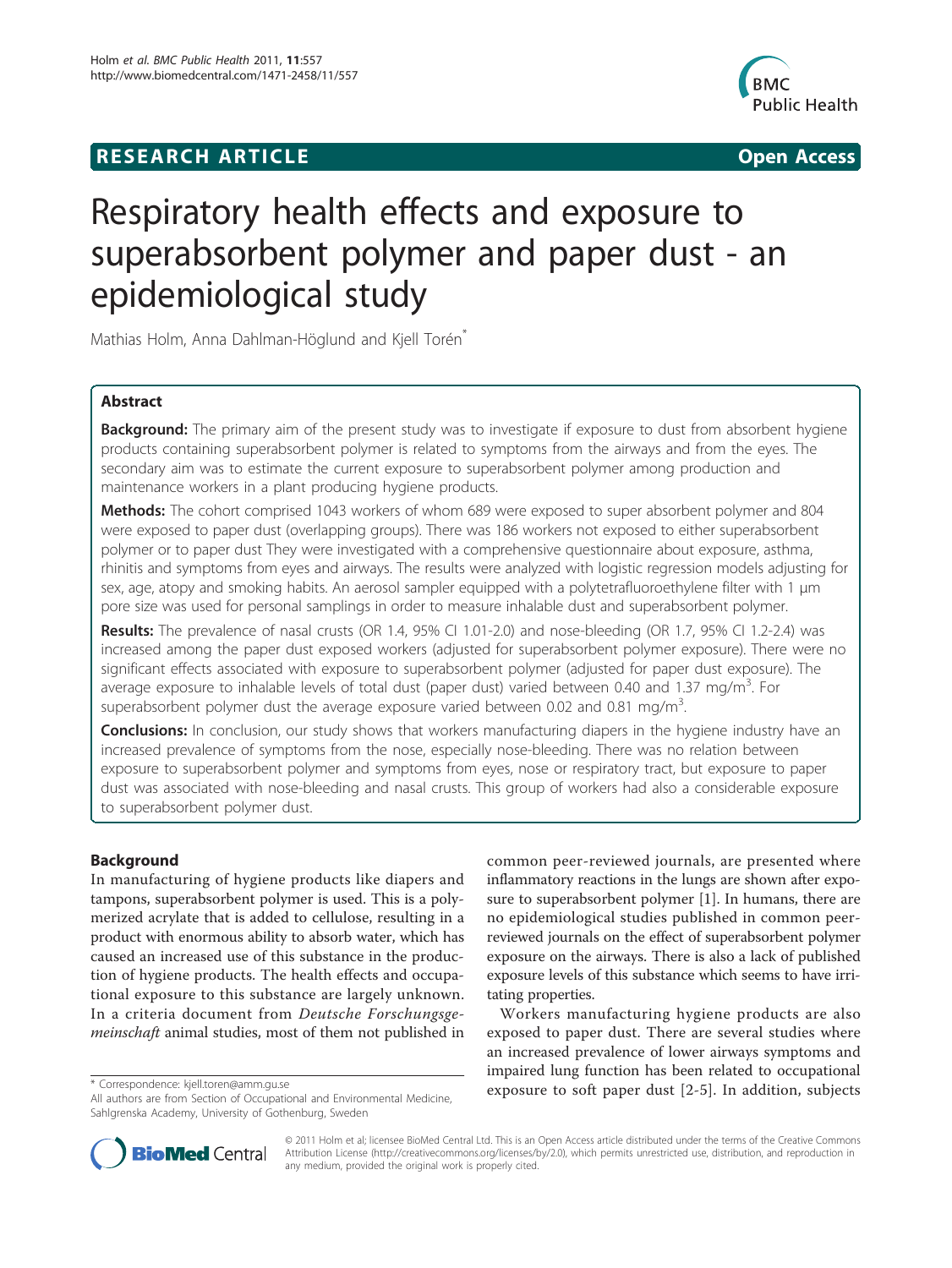exposed to paper dust have been shown to have an increased prevalence of different nasal symptoms [[6\]](#page-5-0).

The primary aim of the present study was to investigate if exposure to dust from absorbent hygiene products containing superabsorbent polymer is related to symptoms from the eyes and from the airways. The secondary aim was to estimate the current exposure to superabsorbent polymer among production and maintenance workers in a factory producing hygiene products.

## Methods

The study was performed at two Swedish factories, one production plant and one development plant. They produced hygiene products (mostly diapers and tampons) made of soft tissue paper (cellulose). Superabsorbent polymer was added to the products in order to increase the absorbing properties. At production units there are continuous working machines but at units for development the machines are started just for short periods of time and there could be long intervals between each start.

The study population comprised all workers  $(n = 1990)$ employed for more than six months 1980 to 2003. They were identified using the personnel files and deceased and emigrated workers were not included. The study population comprised production workers, supervisors and other white-collar workers. A questionnaire was mailed to all workers, and after two reminders it was completed by 1043 workers (52%). The questionnaire comprised items about occupational history, symptoms from eyes and airways, diseases, medication and smoking habits. On the basis of the questionnaire, exposure to superabsorbent polymer was defined as a positive answer to "During which years have you in your work been in exposed to superabsorbent (SAP)?" and exposure to paper dust was defined as a positive answer to "During which years have you in your work been exposed to paper dust/cellulose?". Each subject was classified as either exposed to superabsorbent polymer or not as well as either exposed to paper dust or not. These categories were partly overlapping. There were 186 subjects not reporting exposure to either superabsorbent polymer or to paper dust, and those were classified as unexposed controls.

Current asthma was defined as an affirmative answer to; "Have you during the past 12 months experienced asthmatic symptoms, i.e. periodical or attacks of difficulties to breath or dyspnoea? The symptoms can appear with or without cough and with or without wheezing".

"Physician diagnosed adult-onset asthma" was defined as a positive answer to "Have you ever had asthma diagnosed by a doctor?" and that they declared that they were more than 15 years old at diagnosis answering the next question "How old were you then?" [[7,8](#page-5-0)].

Rhinitis was defined as a positive answer to "Have you after 15 years of age ever had symptoms from your nose like nasal congestion, running nose and/or sneezing attacks without having a cold?" [\[9](#page-5-0)].

Eye symptoms (conjunctivitis) were defined as a positive answer to "Do you have eye problems (red, running or itching eyes)?"

Nose-bleeding was defined as a positive answer to "Have you after 15 years of age ever had nose-bleeding?"

Nasal blockage was defined as a positive answer to "Have you after 15 years of age ever had nasal blockage more than three days in a row?"

Nasal crusts were defined as a positive answer to "Have you after 15 years of age had nasal crusts more than three days in a row?".

Hand eczema was defined as a positive answer to "Have you ever had hand eczema?".

Atopy was defined as "Did you had any form of allergy as a child, for instance atopic dermatitis, asthma or allergic rhinitis?".

Smoking has been defined as daily smoking during at least one year. According to their status at follow-up, smokers have been divided into "current", "former" and "never-smokers".

The items were obtained from previously used questionnaires [\[4](#page-5-0)-[10\]](#page-5-0). These items were combined to a questionnaire. There was no separate validation for this new questionnaire, however the outcome items have been used in other questionnaires [[11,12\]](#page-5-0).

#### Measurement of exposure

The Institute of Occupational Medicine, IOM sampler equipped with a polytetrafluoroethylene filter with 1 μm pore size was used for personal samplings in order to measure inhalable dust and super absorbent polymer [[13\]](#page-5-0). The samplings were performed in the breathing zone. The airflow was 2 L/minute and the samplings were carried out at the production plant as well as at the development plant. The measurements were performed over full shifts (for practical reasons the sampling time was allowed to vary between 320 and 490 minutes). Totally, 60 samplings were performed at the unit for production and 37 at the unit for development. All working moments and machines are represented. The samplings at the unit for development represent a situation where the machines were used. The IOM sampling device follows the international convention for inhalable dust, European Standard EN 481, as previously described [\[14,15](#page-5-0)]. The use of personal protection devices were not considered in the measurements, however, the use of personal protection devices was uncommon.

After sampling, filters within 12 hours were transported to lab for conditioning and weighing. Gravimetric decision of amount of inhalable dust was used. The filters were then sent to AlessaChemi GmbH Frankfurt am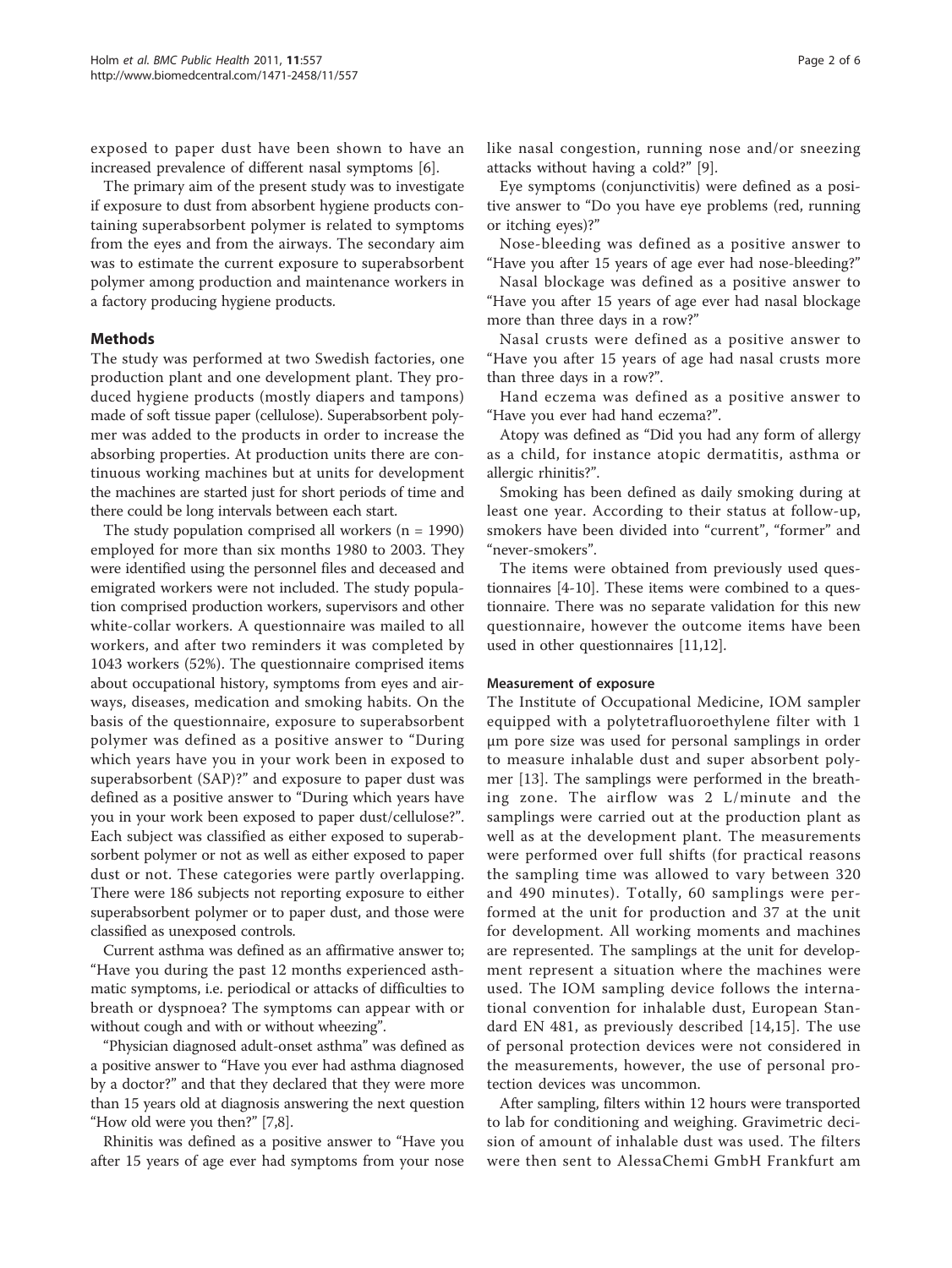Main for further analysis regarding super absorbent polymer.

#### Statistical analyses

Statistical analyses were performed using the statistical package SAS, version 8. The outcomes are given as prevalences and the univariate analyses are based on the Mantel-Haenszel comparing exposed subjects and unexposed subjects. In addition, for the outcomes physician-diagnosed asthma, current asthma, rhinitis, nasal blockage, nose-bleeding, conjunctivitis and hand eczema the odds ratios for exposure to superabsorbent polymer and paper dust were analysed using multiple logistic regression models for each outcome with adjustments for sex, smoking habits, age, and atopy. All models comprised both exposure variables (superabsorbent polymer and paper dust) and the same adjustment variables. Smoking was handled using two dummy variables (never-smoker and ex-smoker vs. current smoking). We also analyzed interaction by stratifying for superabsorbent polymer and paper dust, respectively.

## Results

At the production plants the average exposure during 8 h for the machine operators to inhalable dust (mainly paper dust) was 1.37 mg/m<sup>3</sup> and to superabsorbent polymer it was 0.02 mg/m<sup>3</sup>. For the mechanics at the production plant average exposure to inhalable dust and superabsorbent polymer was  $1.64 \text{ mg/m}^3$  and  $0.81 \text{ mg/m}^3$ , respectively. At the plant for development, a mean concentration of 0.4 mg/m<sup>3</sup> for inhalable dust and 0.03 mg/m<sup>3</sup> for superabsorbent polymer was found when the machines were used. See Table 1 for more detailed information.

Basic data of the population is listed in Table [2](#page-3-0) and Table [3](#page-3-0). The majority of the subjects  $(n = 636)$  were exposed to both superabsorbent polymer and paper dust, 53 reported only exposure to superabsorbent polymer and 168 subjects reported exposure only to paper

dust. There were 186 subjects that were classified as unexposed to both superabsorbent polymer and paper dust, thus serving as the control group. The prevalence of asthma, nasal symptoms, conjunctivitis and hand eczema in the different exposure groups are shown in Table [2](#page-3-0) and Table [3](#page-3-0).

In the univariate analyses, without taking into account overlapping exposures, exposure to paper dust vs. no exposure to paper dust was associated with an increased prevalence of rhinitis and nasal symptoms such as nasal blockage and nasal crusts (Table [2\)](#page-3-0). Exposure to superabsorbent polymer vs. no exposure to superabsorbent polymer was associated with an increased prevalence of nasal blockage and nasal crusts. Nose-bleeding was associated both with exposure to superabsorbent polymer or to paper dust. When performing univariate analysis in the separate exposure groups (Table [3\)](#page-3-0), the combined exposure to superabsorbent polymer and paper dust was associated with different nasal symptoms, including nose-bleeding. Exposure to superabsorbent polymer (only) was associated with nasal blockage and exposure to paper dust (only) was associated with nose-bleeding.

As the exposure categories were overlapping, an analysis with multiple logistic regression models comprising both exposure to SAP and paper dust was performed (Table [4](#page-4-0)). These models showed an increased odds ratio for nasal crusts (OR 1.4, 95% CI 1.01-2.1) and nosebleeding (OR 1.7, 95% CI 1.2-2.4) associated with paper dust exposure. We also analysed the interaction between exposure to paper dust and SAP by stratifying the models. Among workers exposed to SAP, exposure to paper dust was significantly associated with nose-bleeding (OR 2.2, 95% CI 1.2-4.1). No other interactions were found (data not shown).

## **Discussion**

The most important finding from this study, based on logistic regression modelling, was that exposure to paper

| <b>Illene</b> bioances            |    |                     |                |                   |                                 |                                |
|-----------------------------------|----|---------------------|----------------|-------------------|---------------------------------|--------------------------------|
| Occupations or department         | N  | Arith-metic<br>Mean | Range          | Geometric<br>Mean | Geometric standard<br>deviation | 95%<br>confidence<br>intervals |
| <b>Machine operators</b>          |    |                     |                |                   |                                 |                                |
| Inhalable dust, mg/m <sup>3</sup> | 41 | 1.37                | $0.17 - 23.9$  | 0.53              | 2.66                            | $0.07 - 3.5$                   |
| SAP, mg/m <sup>3</sup>            | 41 | 0.02                | $0.002 - 0.23$ | 0.01              | 2.75                            | $0.002 - 0.09$                 |
| <b>Mechanics</b>                  |    |                     |                |                   |                                 |                                |
| Inhalable dust, mg/m <sup>3</sup> | 19 | 1.64                | $0.14 - 15.4$  | 0.47              | 2.29                            | $0.09 - 2.39$                  |
| SAP, $mg/m3$                      | 19 | 0.81                | $0.002 - 10.3$ | 0.03              | 2.67                            | $0.005 - 0.24$                 |
| Development department            |    |                     |                |                   |                                 |                                |
| Inhalable dust, mg/m <sup>3</sup> | 37 | 0.40                | $0.05 - 1.51$  | 0.27              | 2.52                            | $0.04 - 1.65$                  |
| SAP, $mg/m3$                      | 37 | 0.03                | $0.002 - 0.40$ | 0.01              | 3.45                            | $0.008 - 0.11$                 |

Table 1 Concentrations of inhalable dust and super absorbent polymer (SAP) among workers in two plants producing hygiene products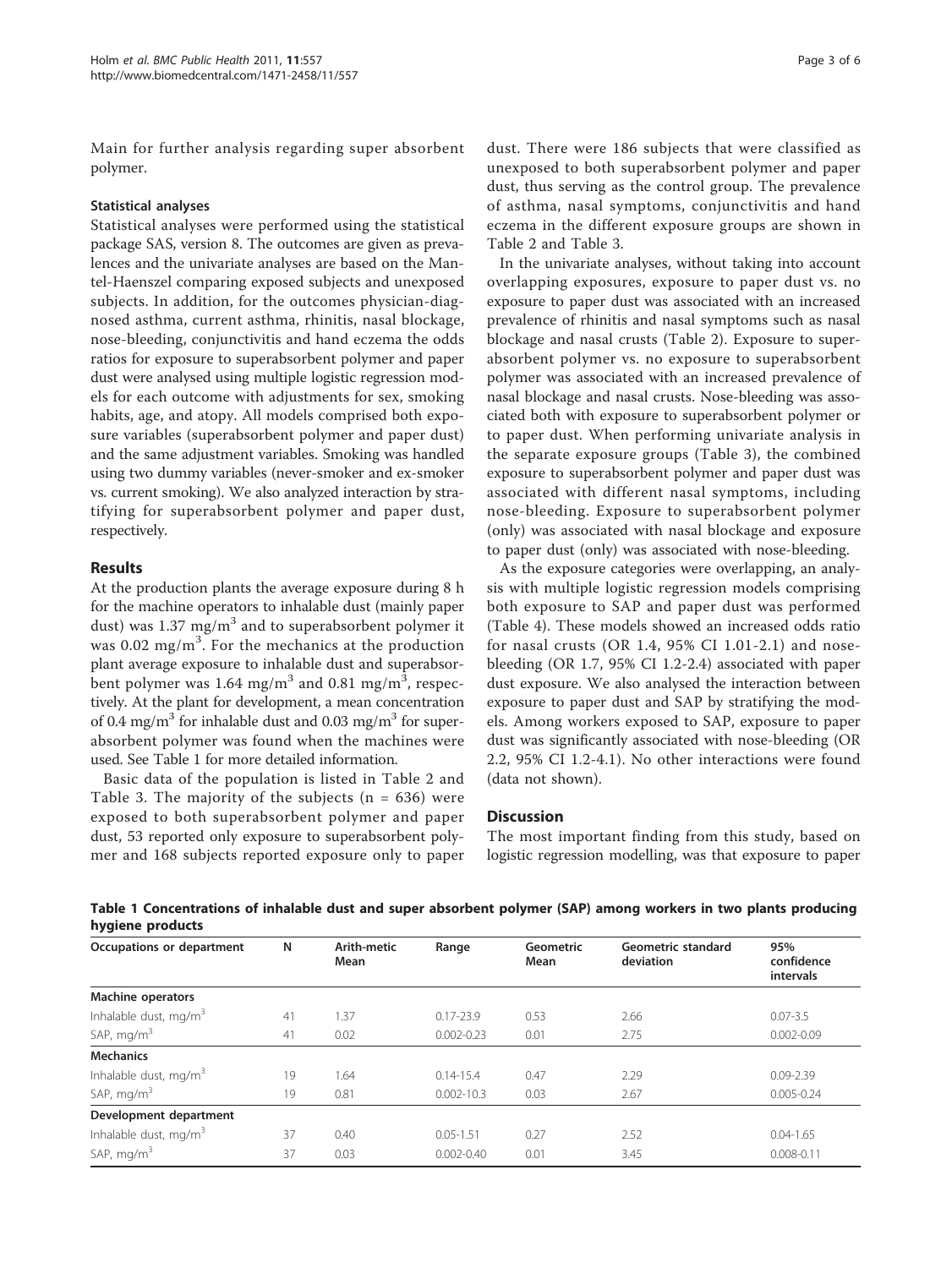|                                        | All         | Exposed to superabsorbent polymer (SAP) <sup>1</sup> | Exposed to paper dust <sup>1</sup> |
|----------------------------------------|-------------|------------------------------------------------------|------------------------------------|
| All                                    | 1043        | 689                                                  | 804                                |
| Men                                    | 589 (56.5%) | 414 (60.1%)                                          | 472 (58.7%)                        |
| Women                                  | 454 (46.5%) | 275 (39.9%)                                          | 332 (41.3%)                        |
| Age, yrs                               | 44.8 (11.3) | 42.7 (10.4)                                          | 44.0 (10.8)                        |
| Never smokers                          | 523 (50.1%) | 361 (52.4%)                                          | 405 (50.4%)                        |
| Ex-smokers                             | 330 (31.7%) | 207 (30.0%)                                          | 254 (31.6%)                        |
| Current smokers                        | 190 (18.2%) | 121 (17.6%)                                          | 145 (18.0%)                        |
| Atopy                                  | 197 (18.9%) | 148 (21.5%)                                          | 160 (19.9%)                        |
| Physician-diagnosed adult-onset asthma | 71 (6.8%)   | 40 (5.8%)                                            | 50 (6.2%)                          |
| Current asthma                         | 112 (10.7%) | 72 (10.5%)                                           | 84 (10.5%)                         |
| Rhinitis                               | 471 (45.2%) | 322 (46.7%)                                          | 378 (47.0%) <sup>3</sup>           |
| Nasal blockage                         | 349 (33.5%) | 252 (36.6%) <sup>2</sup>                             | 283 $(35.2\%)^3$                   |
| Nasal crusts                           | 442 (42.4%) | 313 $(45.4\%)^2$                                     | 362 $(45.0\%)^2$                   |
| Nose-bleeding                          | 465 (44.6%) | 332 $(48.2\%)^2$                                     | 387 $(48.1\%)^2$                   |
| Conjunctivitis                         | 235 (22.3%) | 162 (23.5%)                                          | 188 (23.4%)                        |
| Hand eczema                            | 134 (12.9%) | 89 (12.9%)                                           | 104 (12.9%)                        |

<span id="page-3-0"></span>Table 2 Basic data about the population, separated into all subjects and the overlapping groups of workers exposed to super absorbent polymer (SAP) or paper dust

1. Overlapping groups

2.  $p < 0.01$ 

3.  $p < 0.05$ 

dust increased the odds ratio for nose-bleeding and nasal crusts. It was also shown that operators at plants producing hygiene products had a low, but measurable, exposure to superabsorbent polymer, ranging from 0.02 mg/m<sup>3</sup> to 0.81 mg/m<sup>3</sup>.

The strength of the present study is the size of the sample which made it feasible to investigate effects of exposure to paper dust and superabsorbent polymer and also to perform proper adjustments for confounders. One weakness is the overlapping exposures causing a loss of power. The measured exposure levels of superabsorbent polymer are adding new knowledge as such data is lacking in the literature.

A main weakness of the study is the healthy-worker bias that is clearly operating in this study population, as shown by the significantly lower asthma prevalence among the dust exposed workers. This may indicate that we may underestimate exposure related differences in this group of workers. However, our intention was to minimize this bias by including all workers who after

Table 3 Basic data about the population, separated into unexposed subjects, subjects exposed either to super absorbent polymer or paper dust and subjects with both exposures

| --- ------ -- - --- --- -- -- --          |                                                        |                                           |                               |                                                          |  |  |
|-------------------------------------------|--------------------------------------------------------|-------------------------------------------|-------------------------------|----------------------------------------------------------|--|--|
|                                           | No exposure to superabsorbent<br>polymer or paper dust | Only exposed to<br>superabsorbent polymer | Only exposed to<br>paper dust | Exposed to both superabsorbent<br>polymer and paper dust |  |  |
| All                                       | 186                                                    | 53                                        | 168                           | 636                                                      |  |  |
| Physician-diagnosed<br>adult-onset asthma | 17 (9.1%)                                              | $4(7.6\%)$                                | 14 (8.3%)                     | 36 $(5.7\%)^2$                                           |  |  |
| Current asthma                            | 20 (10.8%)                                             | 8 (15.1%)                                 | 20 (11.9%)                    | 64 (10.1%)                                               |  |  |
| Rhinitis                                  | 71 (38.2%)                                             | 22 (41.5%)                                | 78 (46.4%)                    | 300 $(47.2\%)^3$                                         |  |  |
| Nasal blockage                            | 46 (24.7%)                                             | 20 $(37.7\%)$ <sup>1</sup>                | 51 (30.4%)                    | 232 (36.5%) <sup>3</sup>                                 |  |  |
| Nasal crusts                              | 61 (32.8%)                                             | 19 (35.9%)                                | 68 (40.5%)                    | 294 (46.2%) <sup>3</sup>                                 |  |  |
| Nose-bleeding                             | 62 (33.3%)                                             | 16 (30.2%)                                | 71 (42.3%) <sup>2</sup>       | 316 (49.7%) <sup>3</sup>                                 |  |  |
| Conjunctivitis                            | 35 (18.8%)                                             | 12 (22.6%)                                | 38 (22.6%)                    | 150 (23.6%)                                              |  |  |
| Hand eczema                               | 22 (11.8%)                                             | 8 (15.1%)                                 | 23 (13.7%)                    | 81 (12.7%)                                               |  |  |

P-values in comparison with unexposed subjects.

1.  $p = 0.06$ 

2.  $p = 0.08$ 

3.  $p < 0.05$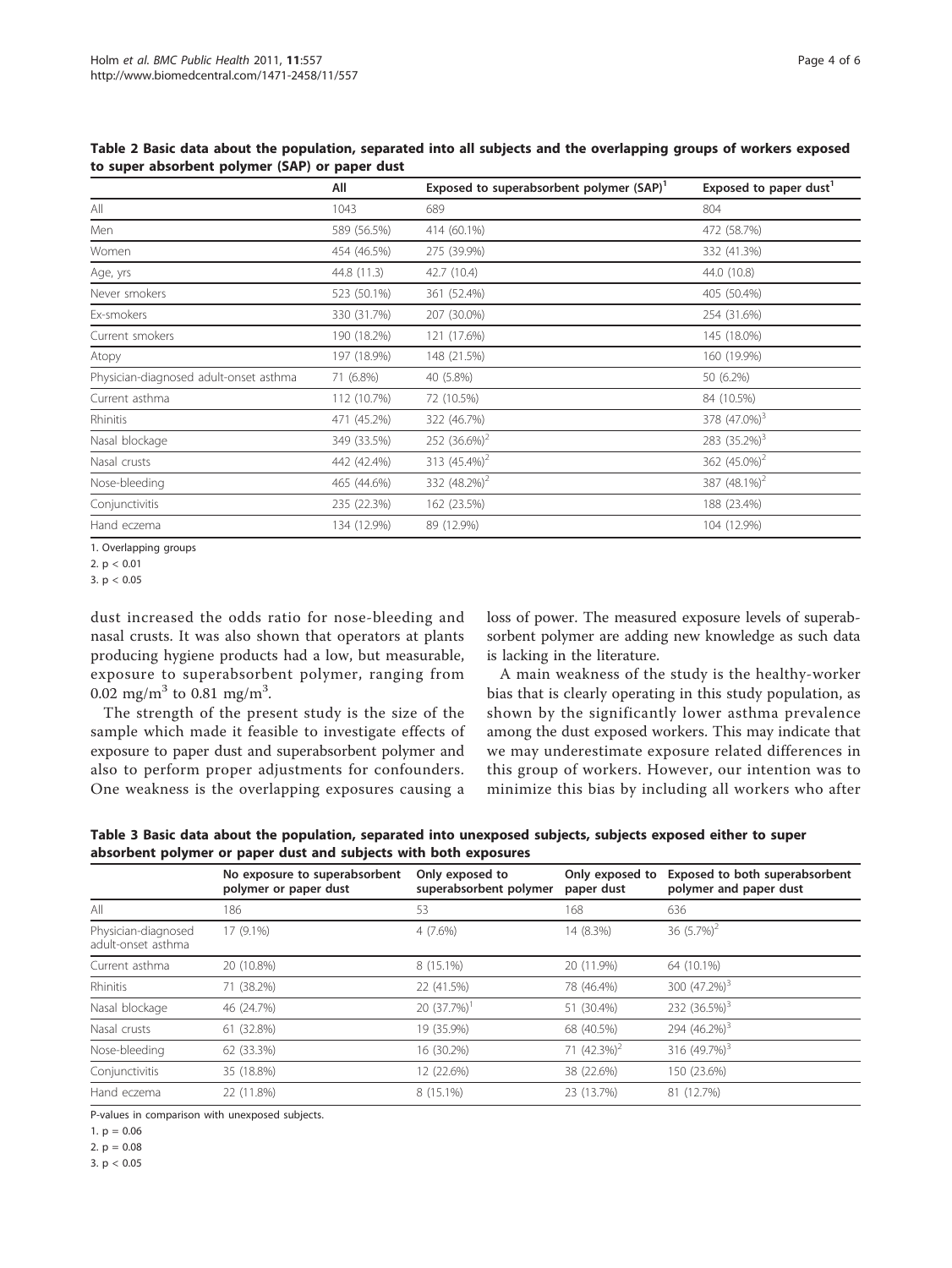|                                                        | Exposure<br>to SAP |             | <b>Exposure to</b><br>paper dust |              |
|--------------------------------------------------------|--------------------|-------------|----------------------------------|--------------|
| Outcome                                                | OR                 | 95% CI      | <b>OR</b>                        | 95% CI       |
| Physician-diagnosed adult-onset<br>asthma ( $n = 71$ ) | 0.8                | $0.4 - 1.4$ | 0.8                              | $0.5 - 1.6$  |
| Current asthma ( $n = 112$ )                           | 1.0                | $0.6 - 1.7$ | 0.9                              | $0.5 - 1.5$  |
| Rhinitis ( $n = 471$ )                                 | 0.9                | $0.7 - 1.3$ | 1.3                              | $0.9 - 1.9$  |
| Nasal blockage ( $n = 349$ )                           | 1.3                | $0.9 - 1.8$ | 1.2                              | $0.8 - 1.7$  |
| Nasal crusts ( $n = 442$ )                             | 1.1                | $0.8 - 1.5$ | 1.4                              | $1.01 - 2.1$ |
| Nose bleeding ( $n = 465$ )                            | 1.1                | $0.8 - 1.5$ | 1.7                              | $1.2 - 2.4$  |
| Conjunctivitis ( $n = 235$ )                           | 1.1                | $0.7 - 1.6$ | 1.2                              | $0.8 - 1.8$  |
| Hand eczema ( $n = 134$ )                              | 0.9                | $0.6 - 1.5$ | 1.0                              | $0.6 - 1.7$  |

<span id="page-4-0"></span>Table 4 Odds ratios for asthma, current asthma, rhinitis, different nasal symptoms, conjunctivitis and hand eczema in relation to exposure to super absorbent polymer and paper dust

The results are from logistic regression models comprising gender, atopy, smoking, age and both exposure variables. OR = odds ratio. CI = confidence interval. 1.  $1 = Yes: 0 = No$ 

1990 has worked more than 6 months, comprising also workers who have left the factories.

The response rate in the present study was not high, 52 percent. This may affect the prevalence of different outcomes, but it has been shown that low response rates will only marginally affect the odds ratios [\[16,17\]](#page-5-0).

The main component of the produced hygiene products was cellulose and it was therefore assumed that the inhalable dust mainly consisted of paper dust (cellulose). However, in a few samples superabsorbent polymer was the main component of the inhalable dust. It should be noted that superabsorbent polymer was detected in all samples made, which implies that it is spread all over the working area. The concentrations of superabsorbent polymer that we measured seem to be in the same range as previously reported [\[1](#page-5-0)]. The estimated concentrations of cellulose dust in the present study are generally low compared to those found in a soft-paper mill [[2\]](#page-5-0). However, there were some very high values among mechanics in the supporting staff, which could be explained by their tasks.

There was a markedly increased odds ratio for nosebleeding among the paper dust exposed workers (OR 1.7, 95% CI 1.2-2.4). In addition, there was an increased odds ratio for nasal crusts in relation to paper dust exposure. Exposure to paper dust probably causes a drying effect of the nasal mucosa which, in turn, increases the susceptibility of the mucosa. This may explain the increased occurrence of nose-bleeding, a more severe symptom than nasal crusts and blockage. Even if we did not find any effect of exposure to superabsorbent polymer the increased occurrence of nose-bleeding may be a joint effect of exposure to superabsorbent polymer and to paper dust. The interaction analysis supported to some extent such an assumption.

An increased prevalence of nose-bleeding has previously not been reported among paper workers, but in

workers exposed to diisocyanates and phtalic anhydrides [[18,19\]](#page-5-0). An increased occurrence of nasal crusts has previously been observed among workers exposed to soft paper dust [[6,20\]](#page-5-0). In a previous Swedish cross-sectional study it was found that exposure to inhalable paper dust in concentrations above (median level  $3.6 \text{ mg/m}^3$ , inhalable dust) those found in the present study was associated with an increased prevalence of nasal blockage and nasal crusts without any objective signs of inflammation in the nasal mucosa [\[6\]](#page-5-0).

The lack of effects in the present study of both paper dust and super absorbent polymer dust regarding the lower airways is interesting. Studies have reported impaired lung function and an increased prevalence of symptoms from the lower airways among paper mill workers exposed to high levels of soft paper dust (more than 5 mg/m<sup>3</sup>, total dust) [\[2,3,20](#page-5-0)]. However, in our study the workers probably were exposed to concentrations of paper dust too low to induce symptoms from the lower respiratory tract.

In humans, there are no epidemiological studies on the effect of superabsorbent polymer exposure on the airways published in common peer-reviewed journals. In the criteria document from Deutsche Forschungsgemeinschaft it is referred to a study where super absorbent polymer exposure levels below 0.01 mg/m<sup>3</sup> respirable dust do not show any long term effects on lung function in humans [[1\]](#page-5-0). It is also referred to cross-sectional studies from NIOSH where an increased prevalence of unspecific irritation of the eyes, nose and respiratory tract was indicated in groups exposed to approximately 0.1 mg/m<sup>3</sup> superabsorbent polymer (total dust), but no effects regarding changes in lung function [[1\]](#page-5-0). There are animal studies showing inflammatory reactions in the lungs at concentrations around  $0.3 - 1.0$  mg/m<sup>3</sup> [\[21,22\]](#page-5-0), levels that have been found in the present plants. However, in